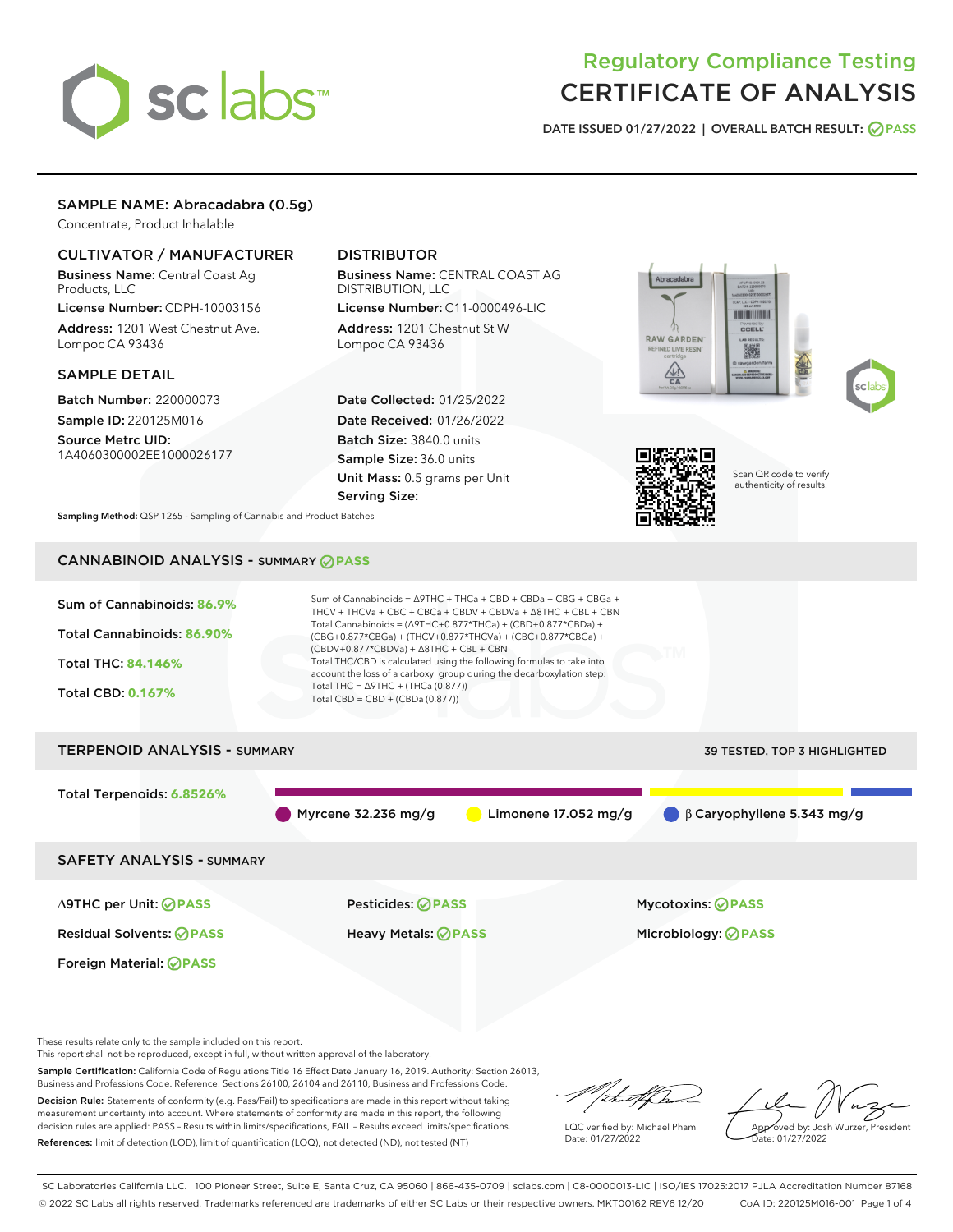



ABRACADABRA (0.5G) | DATE ISSUED 01/27/2022 | OVERALL BATCH RESULT: **○** PASS

#### CANNABINOID TEST RESULTS - 01/26/2022 2 PASS

Tested by high-performance liquid chromatography with diode-array detection (HPLC-DAD). **Method:** QSP 1157 - Analysis of Cannabinoids by HPLC-DAD

#### TOTAL CANNABINOIDS: **86.90%**

Total Cannabinoids (Total THC) + (Total CBD) + (Total CBG) + (Total THCV) + (Total CBC) + (Total CBDV) + ∆8THC + CBL + CBN

TOTAL THC: **84.146%** Total THC (∆9THC+0.877\*THCa)

TOTAL CBD: **0.167%**

Total CBD (CBD+0.877\*CBDa)

TOTAL CBG: 1.658% Total CBG (CBG+0.877\*CBGa)

TOTAL THCV: 0.74% Total THCV (THCV+0.877\*THCVa)

TOTAL CBC: ND Total CBC (CBC+0.877\*CBCa)

TOTAL CBDV: ND Total CBDV (CBDV+0.877\*CBDVa)

| <b>COMPOUND</b>            | LOD/LOQ<br>(mg/g) | <b>MEASUREMENT</b><br><b>UNCERTAINTY</b><br>(mg/g) | <b>RESULT</b><br>(mg/g) | <b>RESULT</b><br>(%) |
|----------------------------|-------------------|----------------------------------------------------|-------------------------|----------------------|
| <b>A9THC</b>               | 0.06/0.26         | ±28.946                                            | 841.46                  | 84.146               |
| <b>CBG</b>                 | 0.06/0.19         | ±0.653                                             | 16.58                   | 1.658                |
| <b>THCV</b>                | 0.1/0.2           | $\pm 0.37$                                         | 7.4                     | 0.74                 |
| <b>CBN</b>                 | 0.1/0.3           | ±0.12                                              | 1.9                     | 0.19                 |
| <b>CBD</b>                 | 0.07/0.29         | ±0.077                                             | 1.67                    | 0.167                |
| $\triangle$ 8THC           | 0.1 / 0.4         | N/A                                                | <b>ND</b>               | <b>ND</b>            |
| <b>THCa</b>                | 0.05/0.14         | N/A                                                | <b>ND</b>               | <b>ND</b>            |
| <b>THCVa</b>               | 0.07/0.20         | N/A                                                | <b>ND</b>               | <b>ND</b>            |
| <b>CBDa</b>                | 0.02/0.19         | N/A                                                | <b>ND</b>               | <b>ND</b>            |
| <b>CBDV</b>                | 0.04 / 0.15       | N/A                                                | <b>ND</b>               | <b>ND</b>            |
| <b>CBDVa</b>               | 0.03 / 0.53       | N/A                                                | <b>ND</b>               | <b>ND</b>            |
| <b>CBGa</b>                | 0.1/0.2           | N/A                                                | <b>ND</b>               | <b>ND</b>            |
| <b>CBL</b>                 | 0.06 / 0.24       | N/A                                                | <b>ND</b>               | <b>ND</b>            |
| <b>CBC</b>                 | 0.2 / 0.5         | N/A                                                | <b>ND</b>               | <b>ND</b>            |
| <b>CBCa</b>                | 0.07/0.28         | N/A                                                | <b>ND</b>               | <b>ND</b>            |
| <b>SUM OF CANNABINOIDS</b> |                   |                                                    | 869.0 mg/g              | 86.9%                |

#### **UNIT MASS: 0.5 grams per Unit**

| ∆9THC per Unit                        | 1100 per-package limit | 420.73 mg/unit  | <b>PASS</b> |
|---------------------------------------|------------------------|-----------------|-------------|
| <b>Total THC per Unit</b>             |                        | 420.73 mg/unit  |             |
| <b>CBD per Unit</b>                   |                        | $0.84$ mg/unit  |             |
| <b>Total CBD per Unit</b>             |                        | $0.84$ mg/unit  |             |
| Sum of Cannabinoids<br>per Unit       |                        | $434.5$ mg/unit |             |
| <b>Total Cannabinoids</b><br>per Unit |                        | $434.6$ mg/unit |             |

| <b>COMPOUND</b>           | LOD/LOQ<br>(mg/g)    | <b>MEASUREMENT</b><br><b>UNCERTAINTY</b><br>(mg/g) | <b>RESULT</b><br>(mg/g)                         | <b>RESULT</b><br>(%) |
|---------------------------|----------------------|----------------------------------------------------|-------------------------------------------------|----------------------|
| <b>Myrcene</b>            | 0.008 / 0.025        | ±0.4158                                            | 32.236                                          | 3.2236               |
| Limonene                  | 0.005 / 0.016        | ±0.2438                                            | 17.052                                          | 1.7052               |
| $\beta$ Caryophyllene     | 0.004 / 0.012        | ±0.1902                                            | 5.343                                           | 0.5343               |
| Linalool                  | 0.009 / 0.032        | ±0.1169                                            | 3.076                                           | 0.3076               |
| $\beta$ Pinene            | 0.004 / 0.014        | ±0.0313                                            | 2.721                                           | 0.2721               |
| $\alpha$ Pinene           | 0.005 / 0.017        | ±0.0146                                            | 1.703                                           | 0.1703               |
| $\alpha$ Humulene         | 0.009 / 0.029        | ±0.0424                                            | 1.322                                           | 0.1322               |
| trans- $\beta$ -Farnesene | 0.008 / 0.025        | ±0.0448                                            | 1.261                                           | 0.1261               |
| Fenchol                   | 0.010/0.034          | ±0.0325                                            | 0.841                                           | 0.0841               |
| Terpinolene               | 0.008 / 0.026        | ±0.0163                                            | 0.797                                           | 0.0797               |
| <b>Terpineol</b>          | 0.016 / 0.055        | ±0.0333                                            | 0.543                                           | 0.0543               |
| Camphene                  | 0.005 / 0.015        | ±0.0040                                            | 0.350                                           | 0.0350               |
| Ocimene                   | 0.011 / 0.038        | ±0.0094                                            | 0.294                                           | 0.0294               |
| $\alpha$ Cedrene          | 0.005 / 0.016        | ±0.0063                                            | 0.210                                           | 0.0210               |
| <b>Borneol</b>            | 0.005 / 0.016        | ±0.0072                                            | 0.171                                           | 0.0171               |
| Fenchone                  | 0.009 / 0.028        | ±0.0044                                            | 0.150                                           | 0.0150               |
| Nerolidol                 | 0.009 / 0.028        | ±0.0082                                            | 0.130                                           | 0.0130               |
| Valencene                 | <i>0.009 / 0.030</i> | ±0.0050                                            | 0.072                                           | 0.0072               |
| Caryophyllene<br>Oxide    | 0.010 / 0.033        | ±0.0033                                            | 0.072                                           | 0.0072               |
| $\alpha$ Phellandrene     | 0.006 / 0.020        | ±0.0006                                            | 0.042                                           | 0.0042               |
| $\alpha$ Terpinene        | 0.005 / 0.017        | ±0.0005                                            | 0.032                                           | 0.0032               |
| 3 Carene                  | 0.005 / 0.018        | ±0.0004                                            | 0.030                                           | 0.0030               |
| $\alpha$ Bisabolol        | 0.008 / 0.026        | ±0.0016                                            | 0.030                                           | 0.0030               |
| $\gamma$ Terpinene        | 0.006 / 0.018        | ±0.0005                                            | 0.029                                           | 0.0029               |
| Geraniol                  | 0.002 / 0.007        | ±0.0008                                            | 0.019                                           | 0.0019               |
| Sabinene                  | 0.004 / 0.014        | N/A                                                | <loq< th=""><th><loq< th=""></loq<></th></loq<> | <loq< th=""></loq<>  |
| Sabinene Hydrate          | 0.006 / 0.022        | N/A                                                | <loq< th=""><th><loq< th=""></loq<></th></loq<> | <loq< th=""></loq<>  |
| Guaiol                    | 0.009 / 0.030        | N/A                                                | <loq< th=""><th><loq< th=""></loq<></th></loq<> | <loq< th=""></loq<>  |
| p-Cymene                  | 0.005 / 0.016        | N/A                                                | <b>ND</b>                                       | ND                   |
| Eucalyptol                | 0.006 / 0.018        | N/A                                                | <b>ND</b>                                       | ND                   |
| (-)-Isopulegol            | 0.005 / 0.016        | N/A                                                | ND                                              | ND                   |
| Camphor                   | 0.006 / 0.019        | N/A                                                | ND                                              | ND                   |
| Isoborneol                | 0.004 / 0.012        | N/A                                                | ND                                              | ND                   |
| Menthol                   | 0.008 / 0.025        | N/A                                                | ND                                              | ND                   |
| Nerol                     | 0.003 / 0.011        | N/A                                                | ND                                              | ND                   |
| Citronellol               | 0.003 / 0.010        | N/A                                                | ND                                              | ND                   |
| $R-(+)$ -Pulegone         | 0.003 / 0.011        | N/A                                                | ND                                              | ND                   |
| <b>Geranyl Acetate</b>    | 0.004 / 0.014        | N/A                                                | ND                                              | ND                   |
| Cedrol                    | 0.008 / 0.027        | N/A                                                | ND                                              | ND                   |
| <b>TOTAL TERPENOIDS</b>   |                      |                                                    | 68.526 mg/g                                     | 6.8526%              |

SC Laboratories California LLC. | 100 Pioneer Street, Suite E, Santa Cruz, CA 95060 | 866-435-0709 | sclabs.com | C8-0000013-LIC | ISO/IES 17025:2017 PJLA Accreditation Number 87168 © 2022 SC Labs all rights reserved. Trademarks referenced are trademarks of either SC Labs or their respective owners. MKT00162 REV6 12/20 CoA ID: 220125M016-001 Page 2 of 4

# TERPENOID TEST RESULTS - 01/26/2022

Terpene analysis utilizing gas chromatography-flame ionization detection (GC-FID). **Method:** QSP 1192 - Analysis of Terpenoids by GC-FID

MEASUREMENT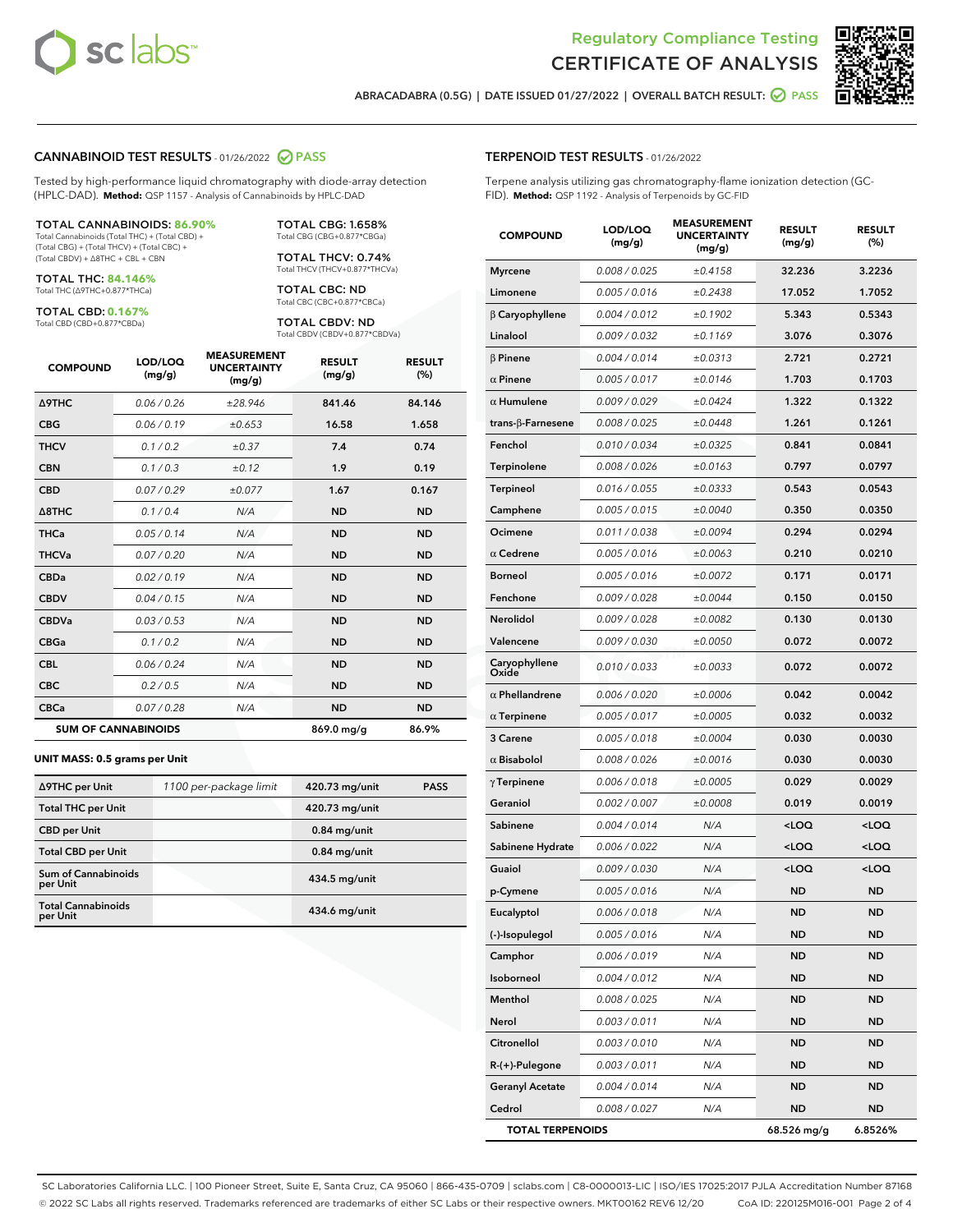



ABRACADABRA (0.5G) | DATE ISSUED 01/27/2022 | OVERALL BATCH RESULT:  $\bigcirc$  PASS

## CATEGORY 1 PESTICIDE TEST RESULTS - 01/27/2022 2 PASS

Pesticide and plant growth regulator analysis utilizing high-performance liquid chromatography-mass spectrometry (HPLC-MS) or gas chromatography-mass spectrometry (GC-MS). \*GC-MS utilized where indicated. **Method:** QSP 1212 - Analysis of Pesticides and Mycotoxins by LC-MS or QSP 1213 - Analysis of Pesticides by GC-MS

| <b>COMPOUND</b>             | LOD/LOQ<br>$(\mu g/g)$ | <b>ACTION</b><br><b>LIMIT</b><br>$(\mu g/g)$ | <b>MEASUREMENT</b><br><b>UNCERTAINTY</b><br>$(\mu g/g)$ | <b>RESULT</b><br>$(\mu g/g)$ | <b>RESULT</b> |
|-----------------------------|------------------------|----------------------------------------------|---------------------------------------------------------|------------------------------|---------------|
| Aldicarb                    | 0.03 / 0.08            | $\ge$ LOD                                    | N/A                                                     | <b>ND</b>                    | <b>PASS</b>   |
| Carbofuran                  | 0.02/0.05              | $>$ LOD                                      | N/A                                                     | <b>ND</b>                    | <b>PASS</b>   |
| Chlordane*                  | 0.03 / 0.08            | $\ge$ LOD                                    | N/A                                                     | <b>ND</b>                    | <b>PASS</b>   |
| Chlorfenapyr*               | 0.03/0.10              | $>$ LOD                                      | N/A                                                     | <b>ND</b>                    | <b>PASS</b>   |
| Chlorpyrifos                | 0.02 / 0.06            | $\ge$ LOD                                    | N/A                                                     | <b>ND</b>                    | <b>PASS</b>   |
| Coumaphos                   | 0.02 / 0.07            | $\ge$ LOD                                    | N/A                                                     | <b>ND</b>                    | <b>PASS</b>   |
| Daminozide                  | 0.02 / 0.07            | $\ge$ LOD                                    | N/A                                                     | <b>ND</b>                    | <b>PASS</b>   |
| <b>DDVP</b><br>(Dichlorvos) | 0.03/0.09              | $\ge$ LOD                                    | N/A                                                     | <b>ND</b>                    | <b>PASS</b>   |
| Dimethoate                  | 0.03/0.08              | $>$ LOD                                      | N/A                                                     | <b>ND</b>                    | <b>PASS</b>   |
| Ethoprop(hos)               | 0.03/0.10              | $\ge$ LOD                                    | N/A                                                     | <b>ND</b>                    | <b>PASS</b>   |
| Etofenprox                  | 0.02 / 0.06            | $\ge$ LOD                                    | N/A                                                     | <b>ND</b>                    | <b>PASS</b>   |
| Fenoxycarb                  | 0.03 / 0.08            | $\ge$ LOD                                    | N/A                                                     | <b>ND</b>                    | <b>PASS</b>   |
| Fipronil                    | 0.03/0.08              | $>$ LOD                                      | N/A                                                     | <b>ND</b>                    | <b>PASS</b>   |
| Imazalil                    | 0.02 / 0.06            | $\ge$ LOD                                    | N/A                                                     | <b>ND</b>                    | <b>PASS</b>   |
| Methiocarb                  | 0.02 / 0.07            | $\ge$ LOD                                    | N/A                                                     | <b>ND</b>                    | <b>PASS</b>   |
| Methyl<br>parathion         | 0.03/0.10              | $\ge$ LOD                                    | N/A                                                     | <b>ND</b>                    | <b>PASS</b>   |
| <b>Mevinphos</b>            | 0.03/0.09              | $>$ LOD                                      | N/A                                                     | <b>ND</b>                    | <b>PASS</b>   |
| Paclobutrazol               | 0.02 / 0.05            | $\ge$ LOD                                    | N/A                                                     | <b>ND</b>                    | <b>PASS</b>   |
| Propoxur                    | 0.03/0.09              | $\ge$ LOD                                    | N/A                                                     | <b>ND</b>                    | <b>PASS</b>   |
| Spiroxamine                 | 0.03/0.08              | $\ge$ LOD                                    | N/A                                                     | <b>ND</b>                    | <b>PASS</b>   |
| Thiacloprid                 | 0.03/0.10              | $\ge$ LOD                                    | N/A                                                     | <b>ND</b>                    | <b>PASS</b>   |

#### CATEGORY 2 PESTICIDE TEST RESULTS - 01/27/2022 2 PASS

| <b>COMPOUND</b>          | LOD/LOO<br>$(\mu g/g)$ | <b>ACTION</b><br>LIMIT<br>$(\mu g/g)$ | <b>MEASUREMENT</b><br><b>UNCERTAINTY</b><br>$(\mu g/g)$ | <b>RESULT</b><br>$(\mu g/g)$ | <b>RESULT</b> |  |
|--------------------------|------------------------|---------------------------------------|---------------------------------------------------------|------------------------------|---------------|--|
| Abamectin                | 0.03/0.10              | 0.1                                   | N/A                                                     | <b>ND</b>                    | <b>PASS</b>   |  |
| Acephate                 | 0.02/0.07              | 0.1                                   | N/A                                                     | <b>ND</b>                    | <b>PASS</b>   |  |
| Acequinocyl              | 0.02/0.07              | 0.1                                   | N/A                                                     | <b>ND</b>                    | <b>PASS</b>   |  |
| Acetamiprid              | 0.02 / 0.05            | 0.1                                   | N/A                                                     | <b>ND</b>                    | <b>PASS</b>   |  |
| Azoxystrobin             | 0.02/0.07              | 0.1                                   | N/A                                                     | <b>ND</b>                    | <b>PASS</b>   |  |
| <b>Bifenazate</b>        | 0.01 / 0.04            | 0.1                                   | N/A                                                     | <b>ND</b>                    | <b>PASS</b>   |  |
| <b>Bifenthrin</b>        | 0.02 / 0.05            | 3                                     | N/A                                                     | <b>ND</b>                    | <b>PASS</b>   |  |
| <b>Boscalid</b>          | 0.03/0.09              | 0.1                                   | N/A                                                     | <b>ND</b>                    | <b>PASS</b>   |  |
| Captan                   | 0.19/0.57              | 0.7                                   | N/A                                                     | <b>ND</b>                    | <b>PASS</b>   |  |
| Carbaryl                 | 0.02/0.06              | 0.5                                   | N/A                                                     | <b>ND</b>                    | <b>PASS</b>   |  |
| Chlorantranilip-<br>role | 0.04/0.12              | 10                                    | N/A                                                     | <b>ND</b>                    | <b>PASS</b>   |  |
| Clofentezine             | 0.03/0.09              | 0.1                                   | N/A                                                     | <b>ND</b>                    | <b>PASS</b>   |  |

| <b>CATEGORY 2 PESTICIDE TEST RESULTS</b> - 01/27/2022 continued |
|-----------------------------------------------------------------|
|-----------------------------------------------------------------|

| <b>COMPOUND</b>               | LOD/LOQ<br>(µg/g) | <b>ACTION</b><br><b>LIMIT</b><br>$(\mu g/g)$ | <b>MEASUREMENT</b><br><b>UNCERTAINTY</b><br>$(\mu g/g)$ | <b>RESULT</b><br>(µg/g) | <b>RESULT</b> |
|-------------------------------|-------------------|----------------------------------------------|---------------------------------------------------------|-------------------------|---------------|
| Cyfluthrin                    | 0.12 / 0.38       | $\overline{c}$                               | N/A                                                     | <b>ND</b>               | <b>PASS</b>   |
| Cypermethrin                  | 0.11 / 0.32       | 1                                            | N/A                                                     | ND                      | <b>PASS</b>   |
| <b>Diazinon</b>               | 0.02 / 0.05       | 0.1                                          | N/A                                                     | ND                      | <b>PASS</b>   |
| Dimethomorph                  | 0.03 / 0.09       | $\overline{2}$                               | N/A                                                     | ND                      | <b>PASS</b>   |
| Etoxazole                     | 0.02 / 0.06       | 0.1                                          | N/A                                                     | ND                      | <b>PASS</b>   |
| Fenhexamid                    | 0.03 / 0.09       | 0.1                                          | N/A                                                     | ND                      | <b>PASS</b>   |
| Fenpyroximate                 | 0.02 / 0.06       | 0.1                                          | N/A                                                     | <b>ND</b>               | <b>PASS</b>   |
| Flonicamid                    | 0.03 / 0.10       | 0.1                                          | N/A                                                     | <b>ND</b>               | <b>PASS</b>   |
| Fludioxonil                   | 0.03 / 0.10       | 0.1                                          | N/A                                                     | <b>ND</b>               | <b>PASS</b>   |
| Hexythiazox                   | 0.02 / 0.07       | 0.1                                          | N/A                                                     | <b>ND</b>               | <b>PASS</b>   |
| Imidacloprid                  | 0.04 / 0.11       | 5                                            | N/A                                                     | <b>ND</b>               | <b>PASS</b>   |
| Kresoxim-methyl               | 0.02 / 0.07       | 0.1                                          | N/A                                                     | ND                      | <b>PASS</b>   |
| <b>Malathion</b>              | 0.03 / 0.09       | 0.5                                          | N/A                                                     | ND                      | <b>PASS</b>   |
| Metalaxyl                     | 0.02 / 0.07       | $\overline{2}$                               | N/A                                                     | <b>ND</b>               | <b>PASS</b>   |
| Methomyl                      | 0.03 / 0.10       | $\mathbf{1}$                                 | N/A                                                     | <b>ND</b>               | <b>PASS</b>   |
| Myclobutanil                  | 0.03 / 0.09       | 0.1                                          | N/A                                                     | ND                      | PASS          |
| <b>Naled</b>                  | 0.02 / 0.07       | 0.1                                          | N/A                                                     | <b>ND</b>               | <b>PASS</b>   |
| Oxamyl                        | 0.04 / 0.11       | 0.5                                          | N/A                                                     | <b>ND</b>               | <b>PASS</b>   |
| Pentachloronitro-<br>benzene* | 0.03 / 0.09       | 0.1                                          | N/A                                                     | <b>ND</b>               | <b>PASS</b>   |
| Permethrin                    | 0.04 / 0.12       | 0.5                                          | N/A                                                     | ND                      | <b>PASS</b>   |
| Phosmet                       | 0.03 / 0.10       | 0.1                                          | N/A                                                     | <b>ND</b>               | <b>PASS</b>   |
| Piperonylbu-<br>toxide        | 0.02 / 0.07       | 3                                            | N/A                                                     | ND                      | <b>PASS</b>   |
| Prallethrin                   | 0.03 / 0.08       | 0.1                                          | N/A                                                     | ND                      | <b>PASS</b>   |
| Propiconazole                 | 0.02 / 0.07       | 0.1                                          | N/A                                                     | ND                      | PASS          |
| Pyrethrins                    | 0.04 / 0.12       | 0.5                                          | N/A                                                     | ND                      | <b>PASS</b>   |
| Pyridaben                     | 0.02 / 0.07       | 0.1                                          | N/A                                                     | <b>ND</b>               | <b>PASS</b>   |
| Spinetoram                    | 0.02 / 0.07       | 0.1                                          | N/A                                                     | ND                      | <b>PASS</b>   |
| Spinosad                      | 0.02 / 0.07       | 0.1                                          | N/A                                                     | ND                      | PASS          |
| Spiromesifen                  | 0.02 / 0.05       | 0.1                                          | N/A                                                     | ND                      | <b>PASS</b>   |
| Spirotetramat                 | 0.02 / 0.06       | 0.1                                          | N/A                                                     | ND                      | <b>PASS</b>   |
| Tebuconazole                  | 0.02 / 0.07       | 0.1                                          | N/A                                                     | ND                      | <b>PASS</b>   |
| Thiamethoxam                  | 0.03 / 0.10       | 5                                            | N/A                                                     | ND                      | <b>PASS</b>   |
| Trifloxystrobin               | 0.03 / 0.08       | 0.1                                          | N/A                                                     | <b>ND</b>               | <b>PASS</b>   |

SC Laboratories California LLC. | 100 Pioneer Street, Suite E, Santa Cruz, CA 95060 | 866-435-0709 | sclabs.com | C8-0000013-LIC | ISO/IES 17025:2017 PJLA Accreditation Number 87168 © 2022 SC Labs all rights reserved. Trademarks referenced are trademarks of either SC Labs or their respective owners. MKT00162 REV6 12/20 CoA ID: 220125M016-001 Page 3 of 4